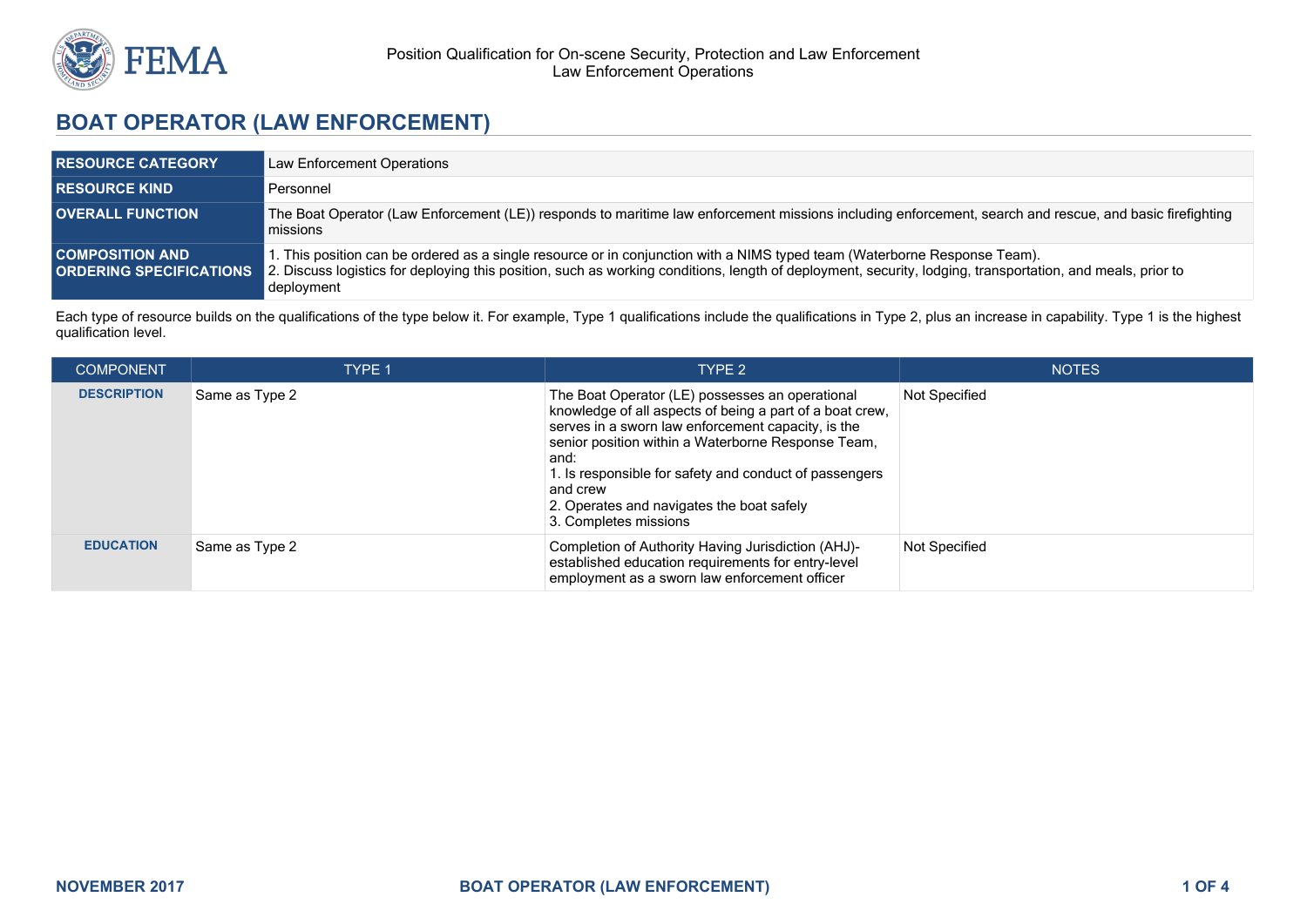

#### Position Qualification for On-scene Security, Protection and Law Enforcement Law Enforcement Operations

| <b>COMPONENT</b>  | TYPE 1                                                                                                                                                                                                                                                                                                                                                                                                                                                                                                    | TYPE 2                                                                                                                                                                                                                                                                                                                                                                                                                                                                                                                                                                                                                                                                                                                                                                                                                                                                                                                                                                                                                                                                                                                                                                                     | <b>NOTES</b>  |
|-------------------|-----------------------------------------------------------------------------------------------------------------------------------------------------------------------------------------------------------------------------------------------------------------------------------------------------------------------------------------------------------------------------------------------------------------------------------------------------------------------------------------------------------|--------------------------------------------------------------------------------------------------------------------------------------------------------------------------------------------------------------------------------------------------------------------------------------------------------------------------------------------------------------------------------------------------------------------------------------------------------------------------------------------------------------------------------------------------------------------------------------------------------------------------------------------------------------------------------------------------------------------------------------------------------------------------------------------------------------------------------------------------------------------------------------------------------------------------------------------------------------------------------------------------------------------------------------------------------------------------------------------------------------------------------------------------------------------------------------------|---------------|
| <b>TRAINING</b>   | Same as Type 2, PLUS:<br>Training that includes the following topics:<br>1. Maritime law and enforcing maritime laws<br>2. Vessel screening (moving and stationary) duties<br>3. Stopping non-compliant vessels<br>4. Securing ports, waterways, and coastal areas<br>5. Maritime pursuit tactics, formations, and maneuvers<br>6. Application of force, use of force, and use of<br>weapons<br>7. Helicopter/boat interface<br>8. Successful completion of the NASBLA Tactical Boat<br>Operator's Course | Completion of the following:<br>1. IS-100: Introduction to the Incident Command<br>System, ICS-100<br>2. IS-200: Basic Incident Command System for Initial<br>Response, ICS-200<br>3. IS-700: National Incident Management System, An<br>Introduction<br>4. IS-800: National Response Framework, An<br>Introduction<br>5. National Association of State Boating Law<br>Administrators (NASBLA) Boat Operator for Search and<br>Rescue (BOSAR) course or Federal Law Enforcement<br>Training Center (FLETC) Maritime Law Enforcement<br>Training Program (MLETP)<br>6. Approaches to and rescues from burning or sinking<br>vessels<br>7. AHJ-verified successful completion of the Use of<br>Force Continuum                                                                                                                                                                                                                                                                                                                                                                                                                                                                               | Not Specified |
| <b>EXPERIENCE</b> | Same as Type 2, PLUS:<br>Knowledge, Skills, and Abilities:<br>1. Knowledge of Use of Force, pursuit tactics,<br>formations and maneuvers, pre-arrival enforcement<br>procedures<br>2. Skills to stop non-compliant vessels, employ<br>weapons systems, integrate with airborne and coastal<br>assets, secure ports, waterways, and coastal areas,<br>screen stationary and underway vessels, and conduct<br>pursuits                                                                                      | Knowledge, Skills, and Abilities:<br>1. Knowledge of navigation publications, determining<br>location with GPS, forces that affect boat handling,<br>principles of boat handling, operational limitations of a<br>boat, components of a boat's propulsion system, and<br>piloting boat using dead reckoning<br>2. Knowledge of general towing principles in calm or<br>heavy weather, mooring a disabled boat, boat<br>maneuvering in calm or heavy weather, approaching a<br>burning boat, helicopter/maritime interface, searches<br>3. Skill in docking and anchoring a boat, maneuvering<br>in tight quarters, away from a pier, mooring, securing a<br>boat, and identification of navigation lights and sound<br>signals<br>4. Skills in recovery of a person in calm or heavy<br>weather, uses of pumps, transfer of personnel in calm<br>or heavy weather, taking a boat in tow (such as stern,<br>alongside), and helicopter/maritime interface<br>5. Ability to evaluate risk, analyze and integrate<br>information, solve problems, interpret information,<br>communicate effectively, work well with others,<br>coordinate with others to act as a team, organize, and<br>plan | Not Specified |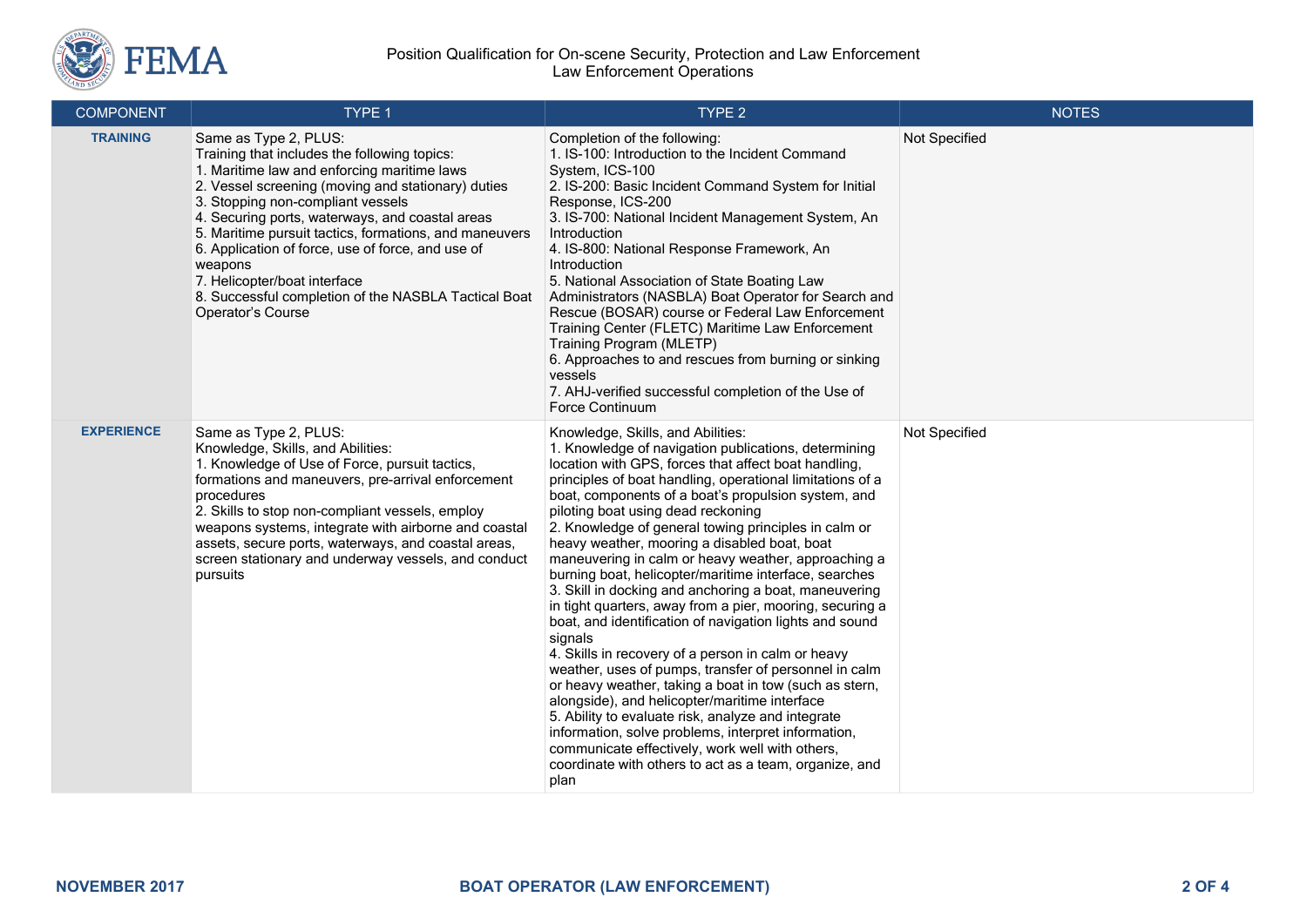

#### Position Qualification for On-scene Security, Protection and Law Enforcement Law Enforcement Operations

| <b>COMPONENT</b>                                                                                           | TYPE 1                                                                                                                                                                                                                                                                                                                                     | TYPE <sub>2</sub>                                                                                                                                                                                                                                                                                                                                                                                                                                                                                                                                                                                                                                                                                                                                                                                                                                       | <b>NOTES</b>                                                                                                                                                                                                                                                            |
|------------------------------------------------------------------------------------------------------------|--------------------------------------------------------------------------------------------------------------------------------------------------------------------------------------------------------------------------------------------------------------------------------------------------------------------------------------------|---------------------------------------------------------------------------------------------------------------------------------------------------------------------------------------------------------------------------------------------------------------------------------------------------------------------------------------------------------------------------------------------------------------------------------------------------------------------------------------------------------------------------------------------------------------------------------------------------------------------------------------------------------------------------------------------------------------------------------------------------------------------------------------------------------------------------------------------------------|-------------------------------------------------------------------------------------------------------------------------------------------------------------------------------------------------------------------------------------------------------------------------|
| <b>PHYSICAL/MEDICAL</b><br><b>FITNESS</b>                                                                  | Same as Type 2                                                                                                                                                                                                                                                                                                                             | 1. Arduous<br>2. Maintain physical fitness and swimming standards<br>set through the Job Related Physical Ability Test<br>(JRPAT) the AHJ sets<br>3. Maintain immunizations as outlined in the U.S.<br>Department of Health and Human Services Centers for<br>Disease Control and Prevention recommended Adult<br>Immunization Schedule for the United States of<br>America                                                                                                                                                                                                                                                                                                                                                                                                                                                                             | NIMS Guideline for the National Qualification System<br>(NQS) defines Physical/Medical Fitness levels for NIMS<br>positions.                                                                                                                                            |
| <b>CURRENCY</b>                                                                                            | Same as Type 2, PLUS:<br>Meet task-specific standards at least once every 6<br>months, including the following:<br>1. Escorting a Moving High Value Asset (HVA)<br>2. Protection of stationary or anchored HVA<br>3. Demonstrate weapons usage and control in maritime<br>environment per AHJ guidelines<br>4. Boarding an underway vessel | 1. Meet task-specific standards at least once every 6<br>months, including the following:<br>a. Underway hours (20 hours, 10 of which must be<br>nighttime hours)<br>b. Maneuvering a boat for personnel transfer: 1 day and<br>1 night<br>c. Navigation: Navigate in day or night<br>d. Man overboard recovery: 1 day and 1 night<br>2. Meet task-specific standards at least once every year<br>including the following:<br>a. Basic Engineering Casualty Control Exercise (1 set<br>of drills)<br>b. Mooring evolution<br>3. Meet task-specific standards at least once every two<br>years, including the following:<br>a. Water survival exercise<br>b. First aid training (burns, hypothermia, shock,<br>bleeding, cardiopulmonary resuscitation (CPR))<br>4. Weapons qualifications<br>5. Background checks applicable law permits or<br>requires | Provider must carry out and use any background<br>checks as applicable law specifies. This may include a<br>background check completed within past 12 months;<br>sex-offender registry check; and a local, state, and a<br>local, state, and national criminal history. |
| <b>PROFESSIONAL AND Same as Type 2</b><br><b>TECHNICAL</b><br><b>LICENSES AND</b><br><b>CERTIFICATIONS</b> |                                                                                                                                                                                                                                                                                                                                            | Successful completion of the Law Enforcement Officer<br>Certification at the requirement of the AHJ                                                                                                                                                                                                                                                                                                                                                                                                                                                                                                                                                                                                                                                                                                                                                     | Not Specified                                                                                                                                                                                                                                                           |